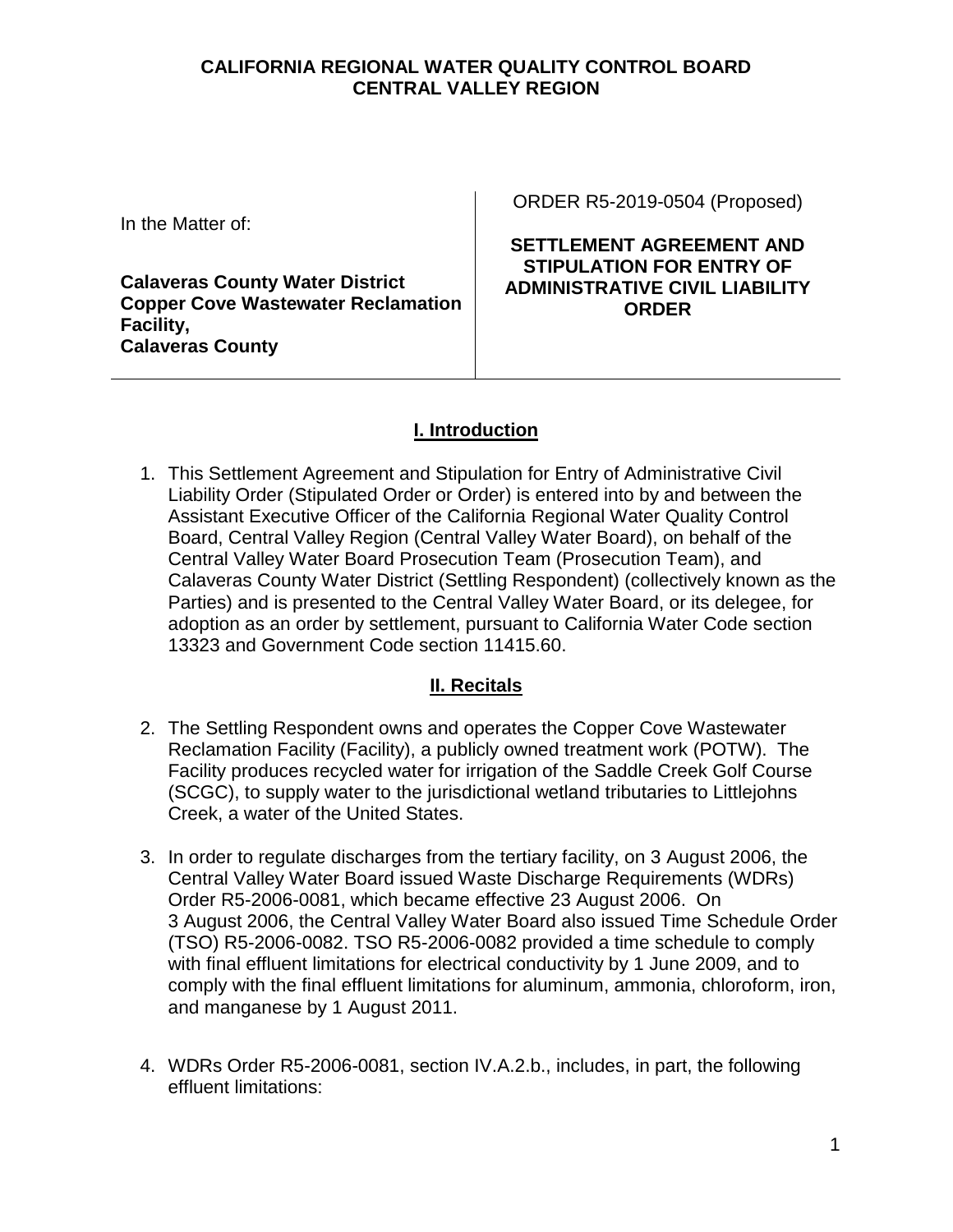**Effluent Disinfected by UV System** – Upon start-up of UV System and commencement of discharge from the Facility, the discharge of reclaimed wastewater to the SCGC's receiving pond shall maintain compliance with the following effluent limitations at Discharge Point 001…

## **Final Effluent Limitations Discharge to SCGC Receiving Pond NC-2D (For UV Disinfected Effluent)**

|                                   |                      | <b>Effluent</b> | Limitation |
|-----------------------------------|----------------------|-----------------|------------|
| Parameter   Units                 |                      | Average         | Maximum    |
|                                   |                      | Monthly         | Daily      |
| Dichlorobromomethane <sup>5</sup> | $\mu$ g/L            | 0.56            | 1.13       |
|                                   | lbs/day <sup>3</sup> | 0.0044          | 0.0089     |

 $\overline{3}$  The mass limits (lbs/day) under the Monthly Average column and the Daily Maximum column are based on the concentration limits multiplied by their corresponding flows (monthly average 0.95 mgd and daily maximum 0.95 mgd) and the unit conversion factor of 8.34.

 $5$  Full compliance with this limitation is required by 18 May 2010.

5. WDRs Order R5-2006-0081 section IV.A.2.d., includes, in part, the following effluent limitations:

**Total Ammonia**: Effluent ammonia (as N) shall not exceed the following:

- 2.14 mg*/l* as a 1-hr average
- 6. WDRs Order R5-2006-0081 section IV.A.2.f., includes, in part, the following effluent limitations:

**Total Residual Chlorine**: Effluent total residual chlorine shall not exceed the following:

- 0.01 mg/l as a four-day average;
- 0.02 mg/l as a one-hour average;
- 0.079 lbs/day as a four-day average at design flow of 0.95 mgd.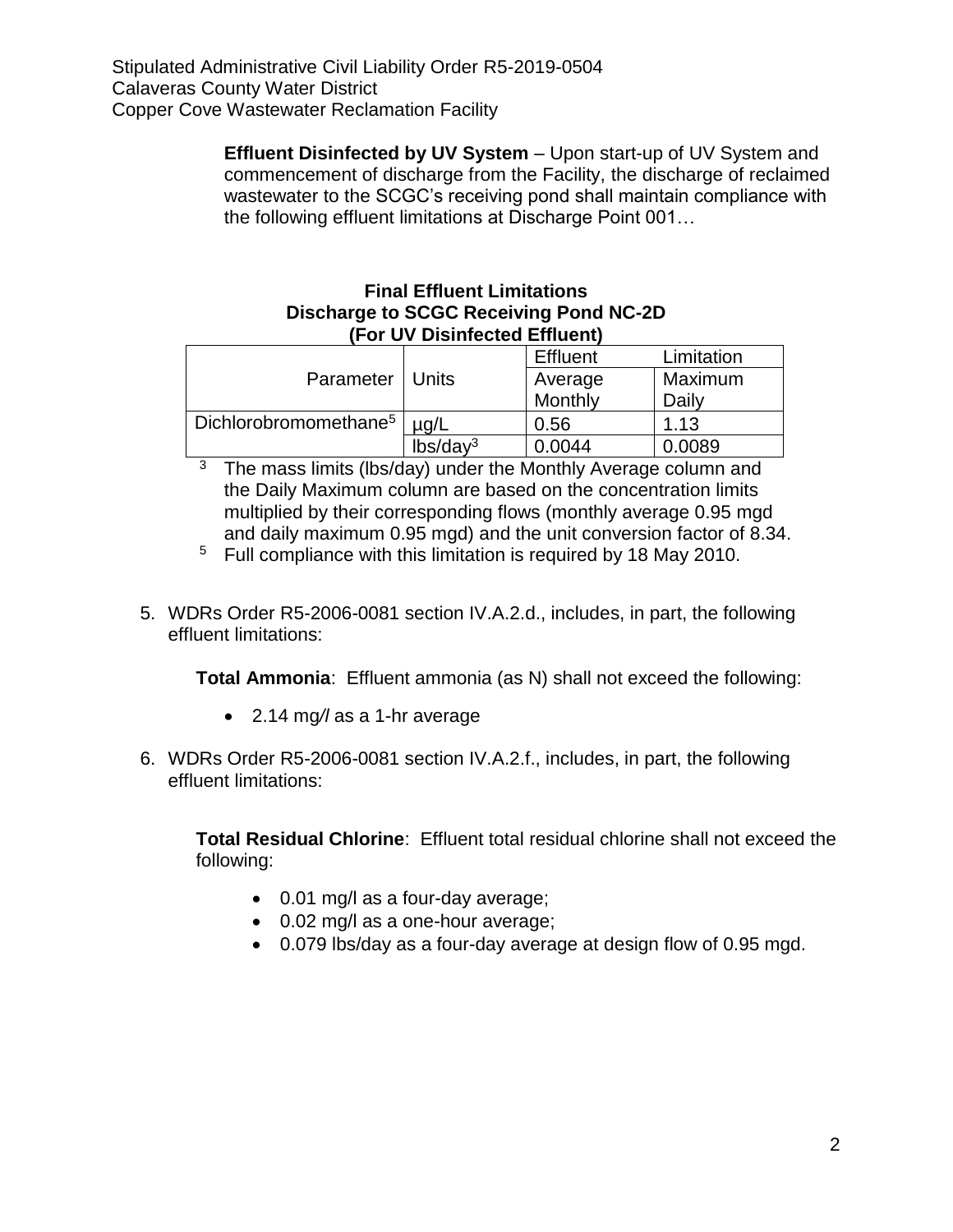7. WDRs Order R5-2006-0081 section IV.A.2.h., includes, in part, the following effluent limitations:

**Total Coliform Organisms**: Effluent total coliform organisms concentrations shall not exceed the following:

- 2.2 MPN/100 m*l* as a seven-day median based on the previous seven daily sample results;
- 23 MPN/100 m*l* more than once in any 30-day period
- 8. TSO R5-2006-0082 contains the following interim effluent limit for ammonia, which was in effect until 1 August 2011:

| <b>Constituents</b> | <b>Units</b> | <b>Daily</b><br><b>Maximum</b> |
|---------------------|--------------|--------------------------------|
| Ammonia             | mg/l         | 4.35                           |

- 9. On 8 June 2012, TSO R5-2006-0082 was rescinded by TSO R5-2012-0055, except for enforcement purposes.
- 10.On 20 July 2013, WDRs Order R5-2006-0081 was rescinded by WDRs Order R5-2013-0072, except for enforcement purposes.
- 11.Water Code section 13385, subdivisions (h) and (i) require assessment of mandatory penalties and state, in part, the following:

Water Code section 13385, subdivision (h)(1) states:

Notwithstanding any other provision of this division, and except as provided in subdivisions (j), (k), and (l), a mandatory minimum penalty of three thousand dollars (\$3,000) shall be assessed for each serious violation.

Water Code section 13385, subdivision (h)(2) states:

For the purposes of this section, a "serious violation" means any waste discharge that violates the effluent limitations contained in the applicable waste discharge requirements for a Group II pollutant, as specified in Appendix A to Section 123.45 of Title 40 of the Code of Federal Regulations, by 20 percent or more or for a Group I pollutant, as specified in Appendix A to Section 123.45 of Title 40 of the Code of Federal Regulations, by 40 percent or more.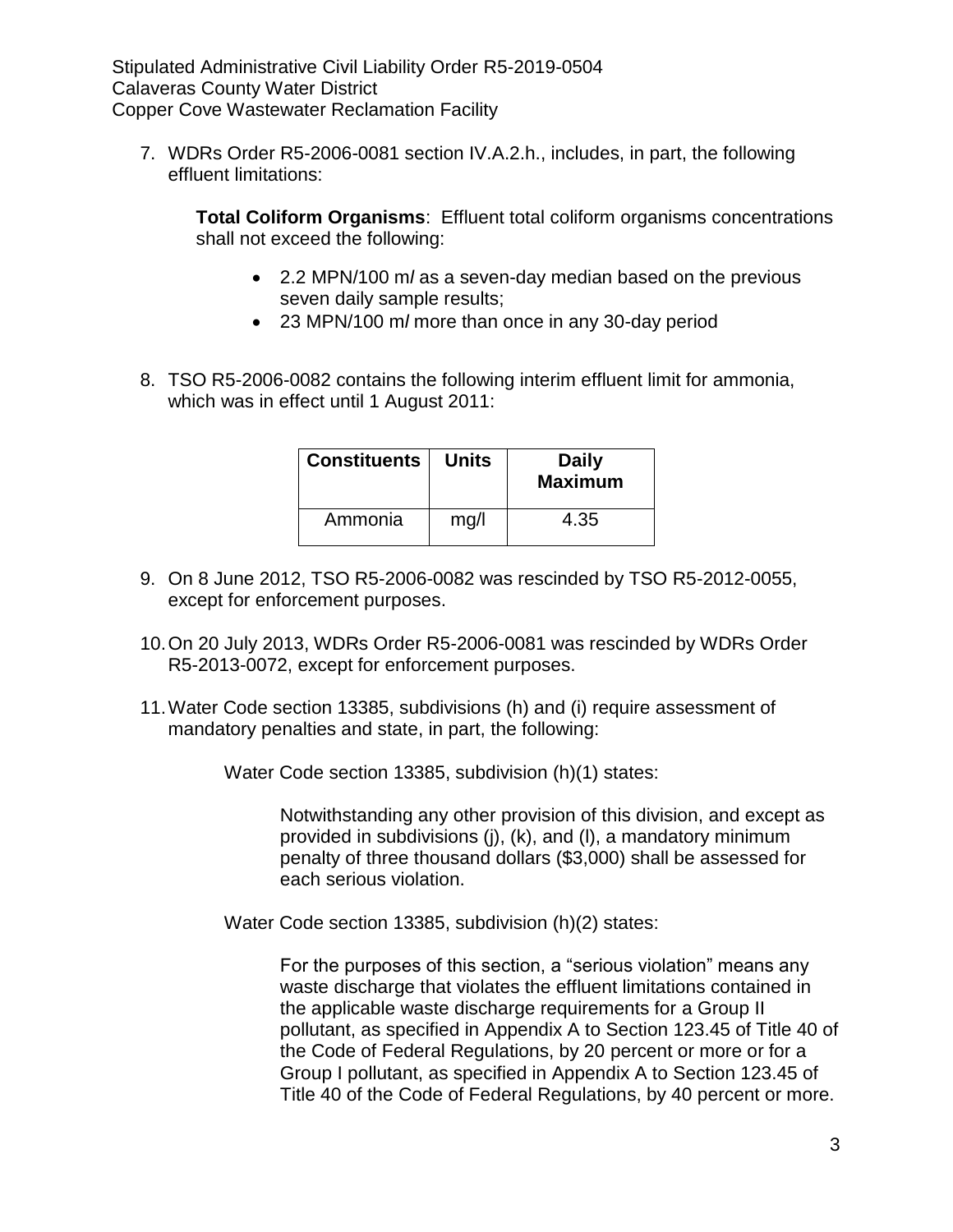Water Code section 13385, subdivision (i)(1) states, in part:

Notwithstanding any other provision of this division, and except as provided in subdivisions (j), (k), and (l), a mandatory minimum penalty of three thousand dollars (\$3,000) shall be assessed for each violation whenever the person does any of the following four or more times in any period of six consecutive months, except that the requirement to assess the mandatory minimum penalty shall not be applicable to the first three violations:

- A) Violates a waste discharge requirement effluent limitation.
- B) Fails to file a report pursuant to Section 13260.
- C) Files an incomplete report pursuant to Section 13260.
- D) Violates a toxicity effluent limitation contained in the applicable waste discharge requirements where the waste discharge requirements do not contain pollutant-specific effluent limitations for toxic pollutants.
- 12.Water Code section 13385, subdivision (j) exempts certain violations from the mandatory minimum penalties, and states, in relevant part:

Subdivisions (h) and (i) do not apply to any of the following:

- 3) A violation of an effluent limitation where the waste discharge is in compliance with either a cease and desist order issued pursuant to Section 13301 or a time schedule order issued pursuant to Section 13300 or 13308 if all of the following requirements are met:
	- C) The regional board establishes a time schedule for bringing the waste discharge into compliance with the effluent limitation that is as short as possible…. [F]or the purposes of this subdivision, the time schedule may not exceed five years in length …. The interim requirements shall include both of the following:
		- i) Effluent limitations for the pollutant or pollutants of concern.

ii) Actions and milestones leading to compliance with the effluent limitation.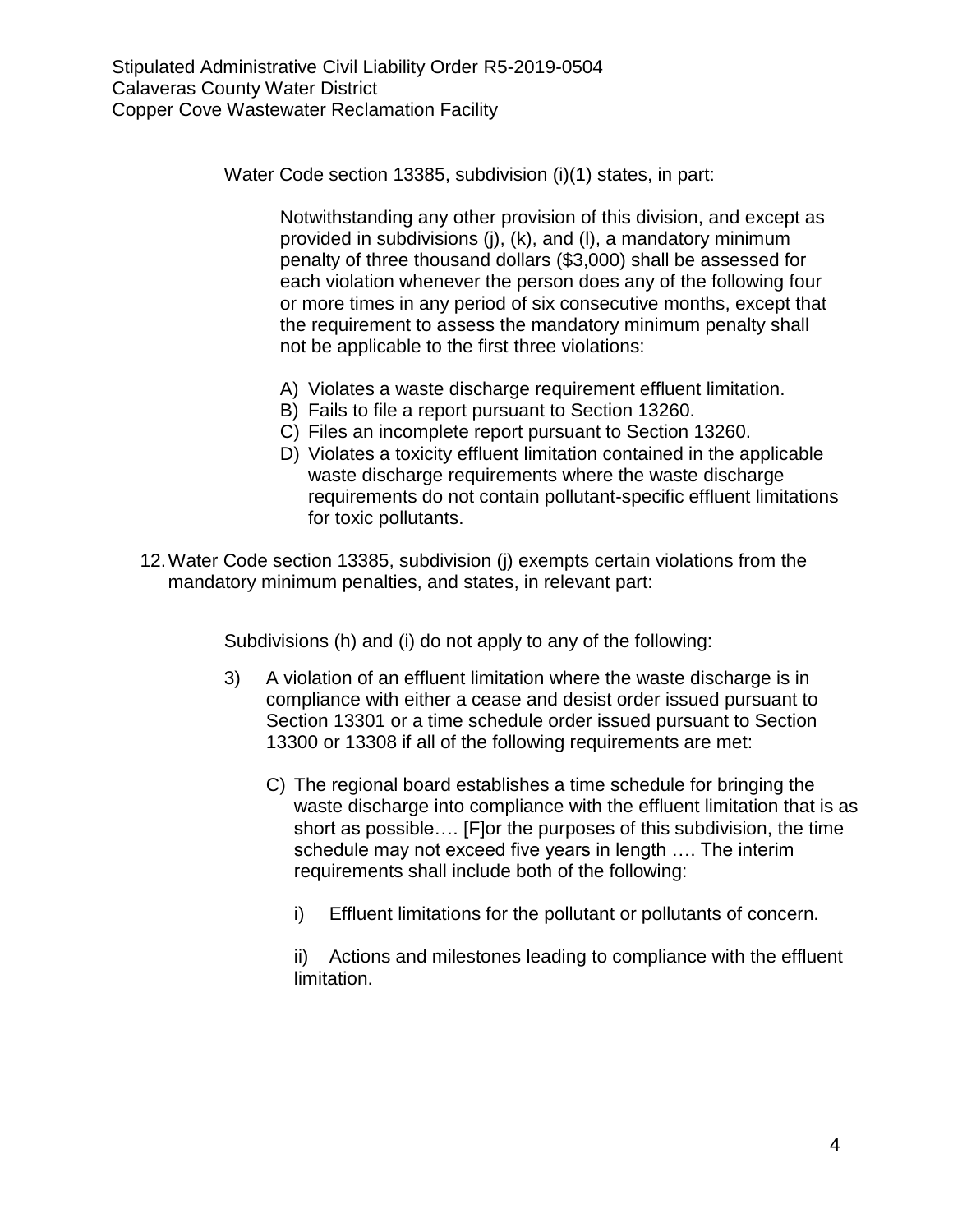- 13.Consistent with Water Code section 13385, subdivision (j)(3), TSO R5-2006- 0082 provides the Settling Respondent protection from mandatory minimum penalties (MMPs) for ammonia only if the Settling Respondent is in compliance with the interim effluent limits in TSO R5-2006-0082.
- 14.On 9 March 2012, the Central Valley Water Board's Executive Officer issued Administrative Civil Liability (ACL) Complaint R5-2012-0521 for effluent limitation violations which occurred from 23 August 2006 through 31 December 2011. The effluent limitations include two (2) serious Group I violations and fourteen (14) serious Group II violations subject to MMPs under Water Code section 13385, subdivision (h) as shown in Attachment A. Attachment A to this Order is attached hereto and incorporated herein by this reference. An additional four (4) non-serious violations are identified in Attachment A as not subject to MMPs because they are not serious violations and they fall within the first three violations in a 180-day period. The ACL Complaint considers the protections provided under Water Code section 13385, subdivision (j)(3) when the Settling Respondent is in compliance with the interim effluent limits for ammonia contained in TSO R5-2006-0082.
- 15.This Order resolves the violations alleged in ACL Complaint R5-2012-0521. These violations are specifically identified in Attachment A to this Order as subject to MMPs. The Settling Respondent takes issue with the issuance of penalties for alleged violations that occurred more than 5 years ago, which it claims is beyond the federal statute of limitations for actions to enforce alleged violations under the Clean Water Act. The Prosecution Team believes that the Water Boards are not subject to statutes of limitations or laches, and that such administrative penalties are appropriate. In the spirit of cooperation, the Parties have agreed to set this issue aside so long as this settlement is not used as precedent for any future enforcement actions taken against the Settling Respondent for alleged violations more than 5 years old.
- 16.The Parties have engaged in confidential settlement negotiations and agree to settle the matter without administrative or civil litigation by presenting this Stipulated Order to the Central Valley Water Board, or its delegee, for adoption as an order by settlement, pursuant to Water Code section 13323 and Government Code section 11415.60. To resolve the violations by consent and without further administrative proceedings, the Parties have agreed to the imposition of an ACL in the amount of **forty-eight thousand dollars (\$48,000)** in MMPs against the Settling Respondent.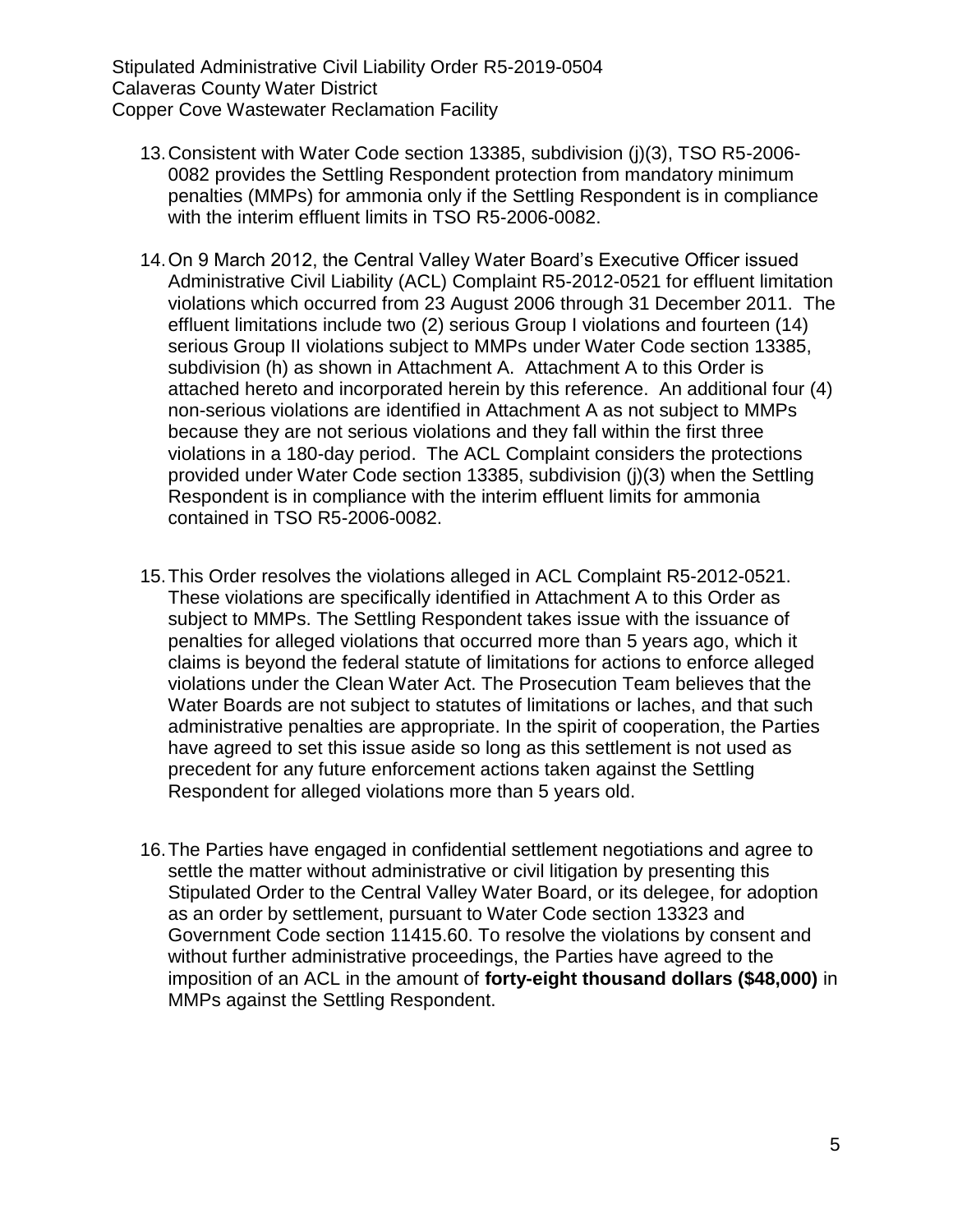17.The Central Valley Water Board Prosecution Team believes that the resolution of the alleged violations is fair and reasonable and fulfills its enforcement objectives, that no further action, including injunctive relief, is warranted concerning the violations alleged herein, and that this Stipulated Order is in the best interest of the public.

## **III. Stipulations**

## **The Parties stipulate to the following:**

- 18.**Jurisdiction:** The Parties agree that the Central Valley Water Board has subject matter jurisdiction over the matters alleged in this action and personal jurisdiction of the Parties to this Stipulation.
- 19.**Administrative Civil Liability:** The Settling Respondent hereby agrees to the imposition of an ACL in the amount of **forty-eight thousand dollars (\$48,000)** to the Central Valley Water Board to resolve the violations specifically alleged in Attachment A to this Order.
	- a) No later than 30 days after the Central Valley Water Board, or its delegee, signs this Order, the Settling Respondent shall submit a check for **twentyfour thousand dollars (\$24,000)** made payable to the "State Water Pollution Cleanup and Abatement Account," reference the Order number on page one of this Order, and mail it to:

State Water Resources Control Board Accounting Office Attn: ACL Payment P.O. Box 1888 Sacramento, CA 95812-1888

The Settling Respondent shall provide a copy of the check via email to the State Water Resources Control Board, Office of Enforcement (**[Kailyn.Ellison@waterboards.ca.gov](mailto:Kailyn.Ellison@waterboards.ca.gov)**) and the Central Valley Water Board (**[Kim.Sellards@waterboards.ca.gov](mailto:Kim.Sellards@waterboards.ca.gov)**).

b) The Parties agree that the remaining **twenty-four thousand dollars (\$24,000)** of the administrative civil liability shall be suspended pending completion of the Enhanced Compliance Action (ECA) described in section III, paragraph 20 and Attachment B, attached hereto and incorporated herein by this reference.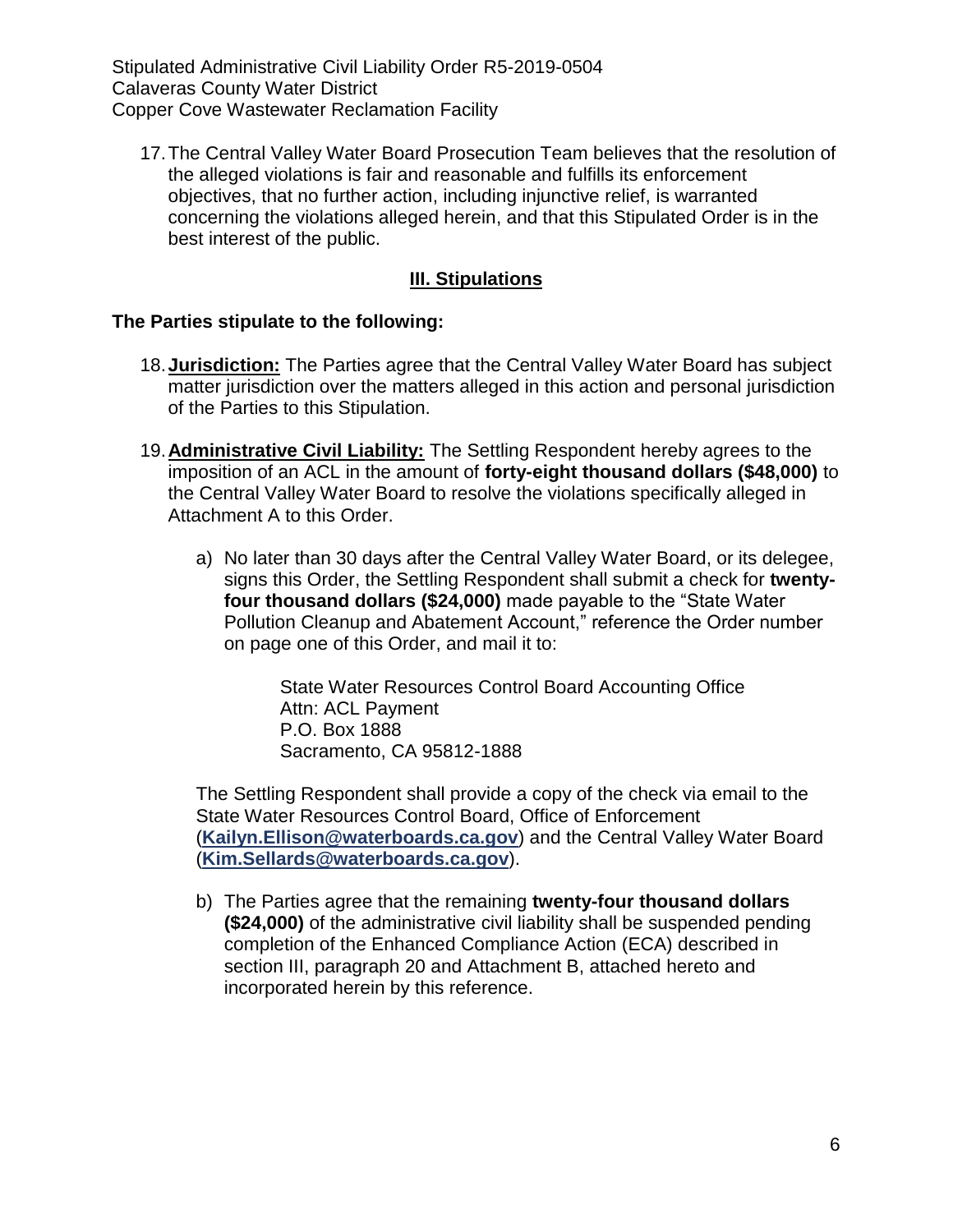- 20.**ECA Description:** The ECA allows the Settling Respondent to conduct a Denitrification Pilot Study beyond what is required by law and is separate from projects designed to merely bring the Settling Respondent into compliance. The total project cost is estimated to be \$25,000, including \$24,000 of suspended liability. The ECA does not provide any fiscal benefit to the Central Valley Water Board, or fund any functions, members, or staff of the Central Valley Water Board. The complete ECA description is contained in Attachment B.
- 21.**Representations and Agreements:** The Settling Respondent represents that its NPDES permit does not require denitrification and the Settling Respondent has not been required to develop, implement, or fund the proposed ECA by any permit, order, or local, state, or federal law. As a material condition for the Central Valley Water Board's acceptance of this Stipulated Order, the Settling Respondent agrees to use the suspended liability of \$24,000 (ECA Amount) to implement the ECA set forth in Attachment B. The Settling Respondent understands that its promise to implement the ECA, in its entirety, is a material condition of this settlement of liability between the Settling Respondent and the Central Valley Water Board. The Settling Respondent agrees to spend the ECA Amount as described in this Stipulated Order and provide certified, written reports to the Central Valley Water Board detailing ECA implementation consistent with the terms of this Stipulated Order. The Settling Respondent further agrees that the Central Valley Water Board has the right to require a thirdparty audit of the funds expended to implement the ECA at the Settling Respondent's cost, and that the Settling Respondent bears ultimate responsibility for meeting all deadlines specified in Attachment B.
- 22.**Publicity:** Whenever the Settling Respondent, or its agents or subcontractors, publicize one or more elements of the ECA, they shall state in a **prominent manner** that the project is undertaken as part of a settlement to a Central Valley Water Board enforcement action against the Settling Respondent.
- 23.**Inspection Authority**: The Settling Respondent agrees that Central Valley Water Board staff have permission to inspect the ECA construction progress at any reasonable time during normal business hours, with 24 hours' notice.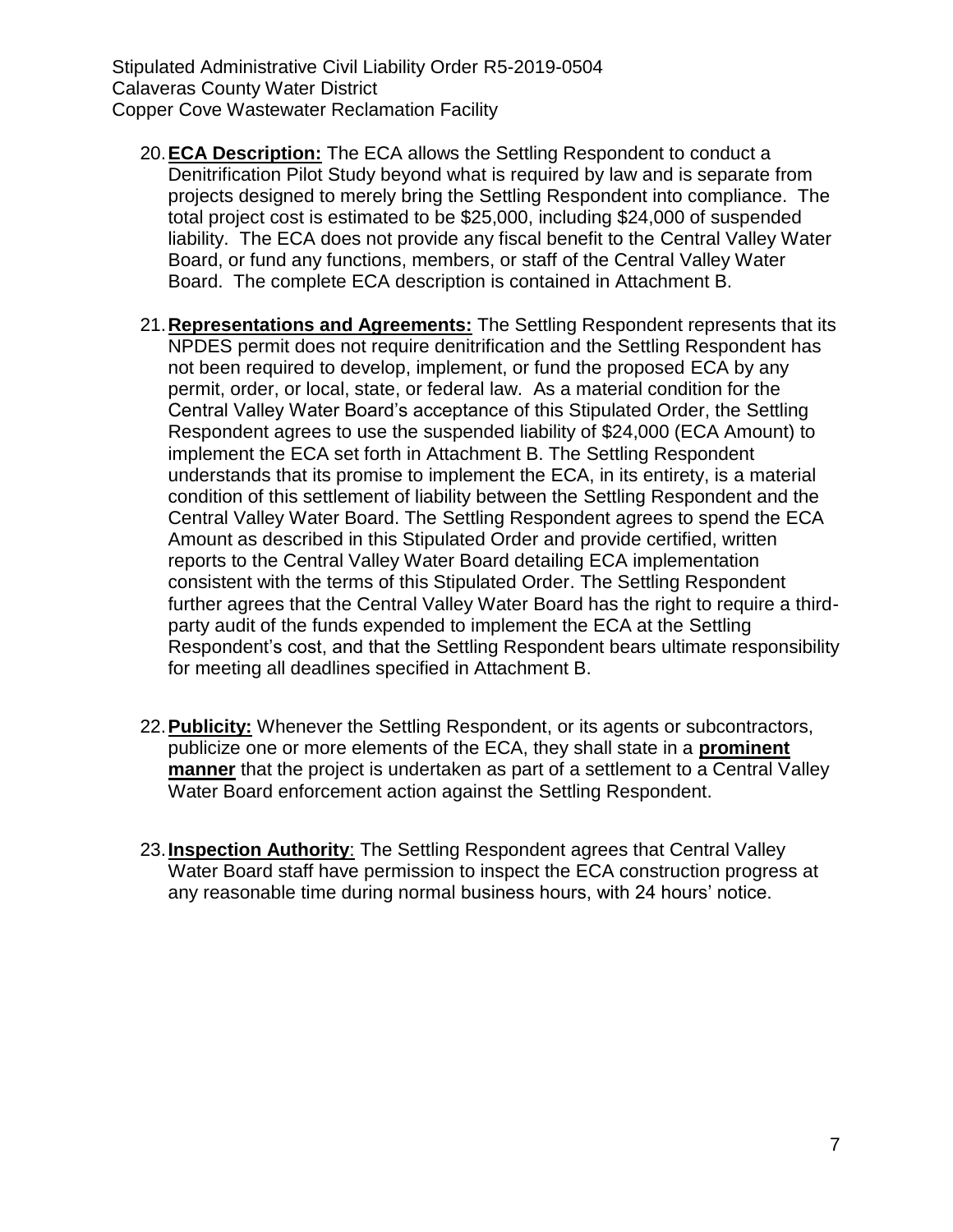- 24.**Certification of ECA Completion:** Within eleven (11) months of the date the Central Valley Water Board or its delegee signs this Stipulated Order (ECA Effective Date), a responsible official of the Settling Respondent shall submit a final report and certified statement that documents the Settling Respondent's ECA expenditures and documents that the Settling Respondent completed the ECA in accordance with the terms of this Stipulated Order. Documentation of ECA completion may include photographs, invoices, receipts, certifications, and other materials reasonably necessary for the Central Valley Water Board to evaluate ECA completion and the costs incurred. The final report shall include a certification by a responsible official, signed under penalty of perjury, that the Settling Respondent followed all applicable environmental laws and regulations in implementing the ECA, including the California Environmental Quality Act (CEQA), Porter-Cologne Act, and federal Clean Water Act. The Settling Respondent shall provide Central Valley Water Board staff with any additional information reasonably necessary to verify ECA expenditures and completion.
- 25.**Request for Extension:** The Central Valley Water Board's Executive Officer may extend the ECA deadlines contained in this Stipulated Order for good cause if the Settling Respondent demonstrates delays from unforeseeable contingencies, such as a delay in receipt of ECA materials, provided that the Settling Respondent continues to undertake all appropriate measures to meet the deadlines. The Settling Respondent shall make any deadline extension request in writing at least 30 days prior to the deadline. Any request for an extension must be approved in writing by the Executive Officer. Approval by the Executive Officer of such extension requests will not be unreasonably withheld.
- 26.**Central Valley Water Board Acceptance of Completed ECA:** Upon the Settling Respondent's satisfaction of its obligations under this Stipulated Order, ECA completion, and any audits, the Central Valley Water Board's Executive Officer will issue a "Satisfaction of Order" terminating any further obligations of the Settling Respondent under this Stipulated Order and permanently suspending the ECA Amount.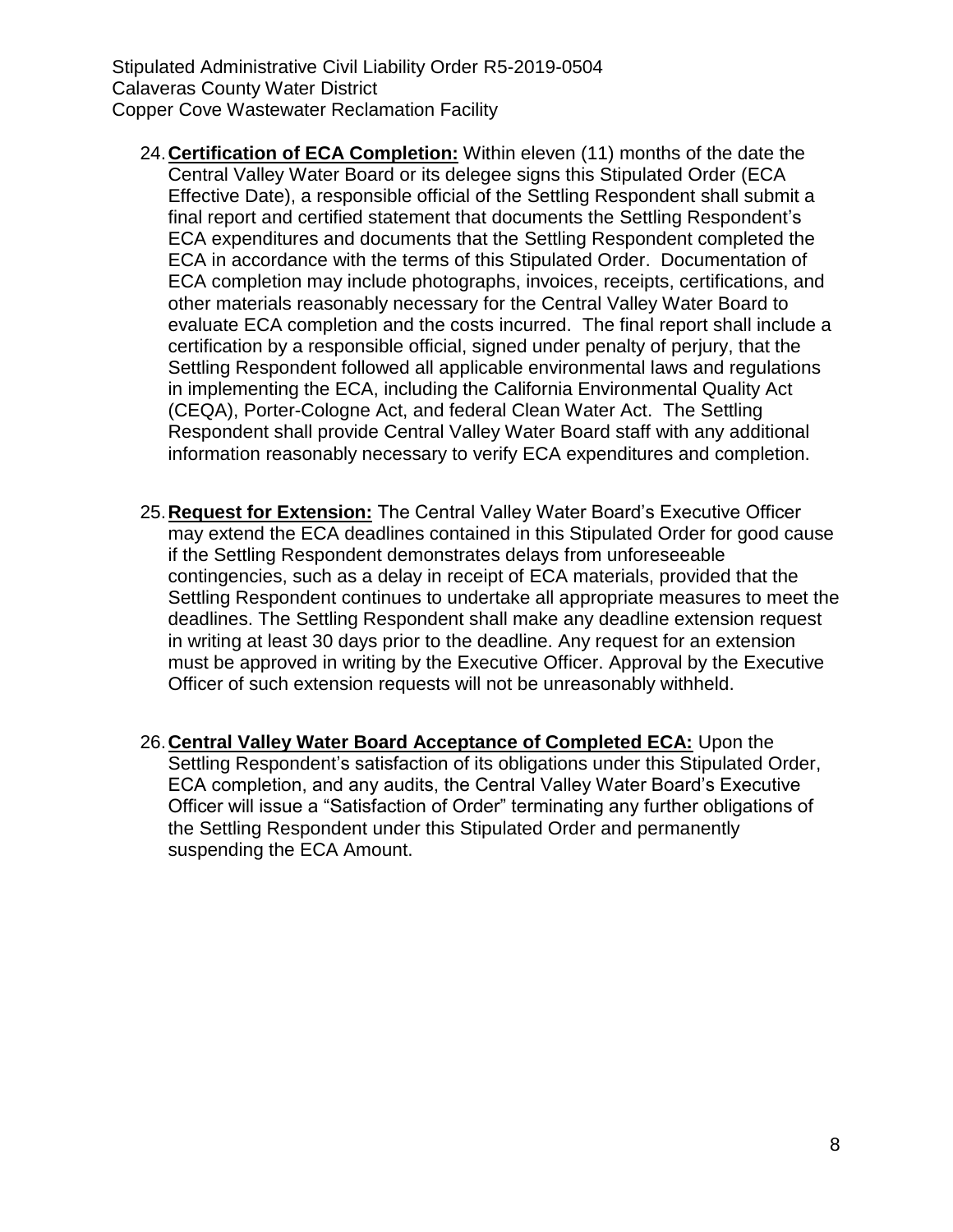- 27.**Failure to Expend All Suspended Funds on Approved ECA:** If the Settling Respondent is unable to demonstrate to the reasonable satisfaction of the Central Valley Water Board's Executive Officer that the entire ECA Amount was spent on the completed ECA, the Settling Respondent shall pay the difference between the ECA Amount and the amount the Settling Respondent can demonstrate was actually spent on the ECA (ECA Amount Difference). The Executive Officer shall issue a "Notice" that will require the Settling Respondent to pay the ECA Amount Difference to the State Water Pollution Cleanup and Abatement Account within 30 days of the Notice issuance date. The Settling Respondent shall submit payment consistent with the payment method described in section III, paragraph 19(a). Payment of the ECA Amount Difference shall satisfy the Settling Respondent's obligations to implement the ECA.
- 28.**Failure to Complete ECA:** If the ECA is not fully implemented within eleven (11) months of the ECA Effective Date, or by the due date if extended pursuant to section III, paragraph 25, or if there has been a material failure to satisfy a project milestone, the Central Valley Water Board's Executive Officer shall issue a Notice of Violation. The amount of suspended liability owed shall be determined by a written, stipulated agreement of the Parties, or, if the Parties cannot reach agreement, via a Motion for Payment of Suspended Liability before the Central Valley Water Board or its delegee. The Settling Respondent shall be liable to pay the entire ECA Amount, some portion thereof less the value of any completed milestones (if shown by the Settling Respondent) as stipulated to by the Parties in writing, or an amount determined by the Motion for Payment of Suspended Liability. Unless the Central Valley Water Board or its delegate determines otherwise, the Settling Respondent shall not be entitled to any credit, offset, or reimbursement from the Central Valley Water Board for expenditures made on the ECA prior to the Notice of Violation's issuance date. Within 30 days of the Central Valley Water Board's or its delegee's determination of the suspended liability amount assessed for the Settling Respondent to pay, the Settling Respondent shall submit payment consistent with the payment method described in section III, paragraph 19(a). Payment of the assessed amount shall satisfy the Settling Respondent's obligations to implement the ECA.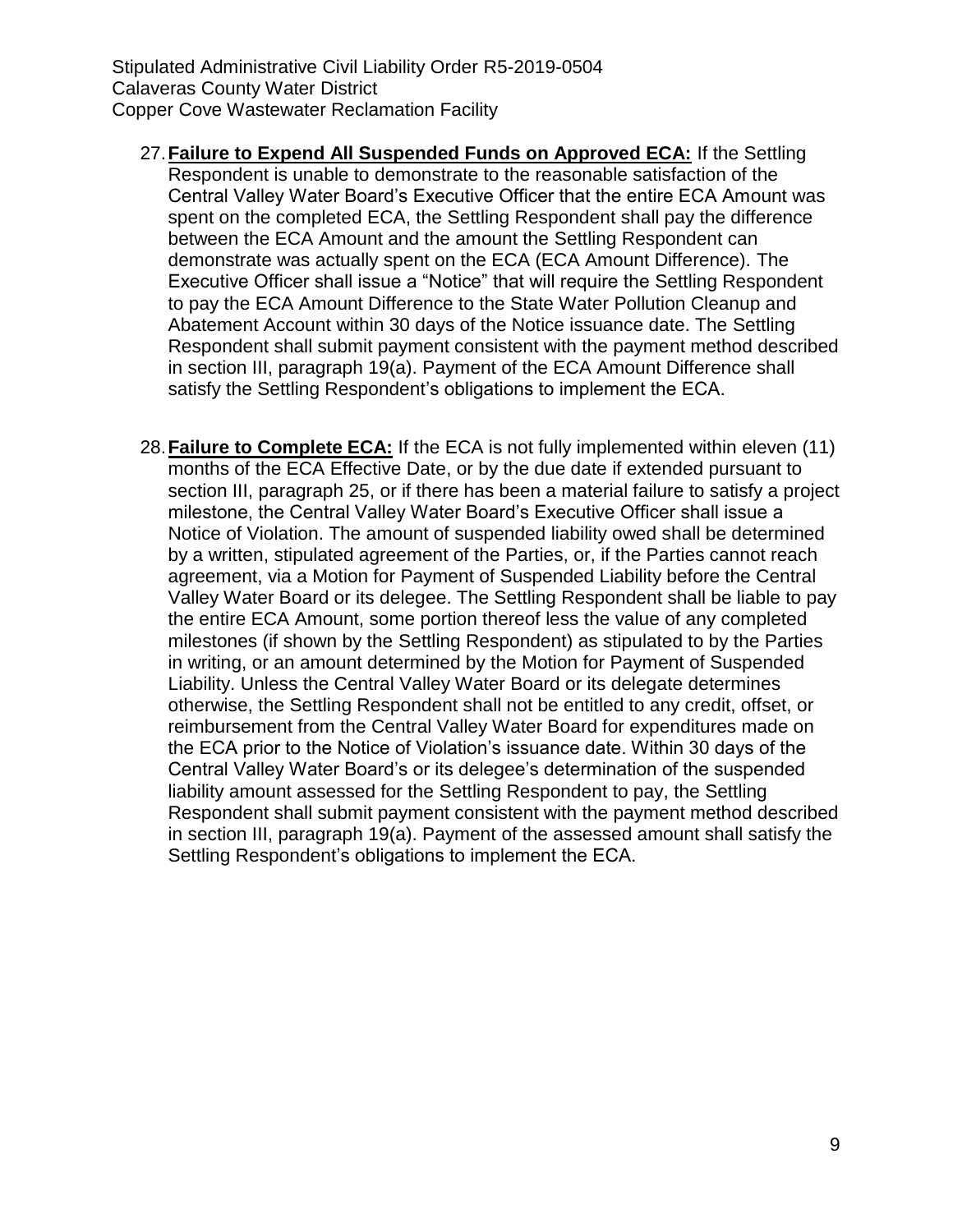- 29.**Central Valley Water Board is Not Liable:** Neither the Central Valley Water Board members nor Central Valley Water Board staff, attorneys, or representatives shall be liable for any injury or damage to persons or property resulting from negligent or intentional acts or omissions by the Settling Respondent or its directors, officers, employees, agents, representatives, or contractors in carrying out activities pursuant to this Stipulated Order, nor shall the Central Valley Water Board, its members, or staff be held as parties to, or guarantors of, any contract entered into by the Settling Respondent or its directors, officers, employees, agents, representatives, or contractors in carrying out activities pursuant to this Stipulated Order.
- 30.**Compliance with Applicable Laws and Regulatory Changes:** The Settling Respondent understands that payment of an ACL in accordance with the terms of this Stipulated Order and/or compliance with the terms of this Stipulated Order is not a substitute for compliance with applicable laws, and that additional violations of the type alleged may subject it to further enforcement, including additional ACLs. Nothing in this Stipulated Order shall excuse the Settling Respondent from meeting any more stringent requirements which may be imposed hereafter by changes in applicable and legally binding legislation or regulations.
- 31.Party Contacts for Communications Related to Stipulated Order:

For the Central Valley Water Board: Kim Sellards Supervisor, Compliance and Enforcement Section 11020 Sun Center Drive, Suite 200 Rancho Cordova, CA 95670 (916) 464-4835 **[Kim.Sellards@waterboards.ca.gov](mailto:Kim.Sellards@waterboards.ca.gov)**

For the Settling Respondent: Damon Wyckoff Director of Operations P.O. Box 846 San Andreas, CA 95249 (209) 754-3306 **[damonw@ccwd.org](mailto:damonw@ccwd.org)**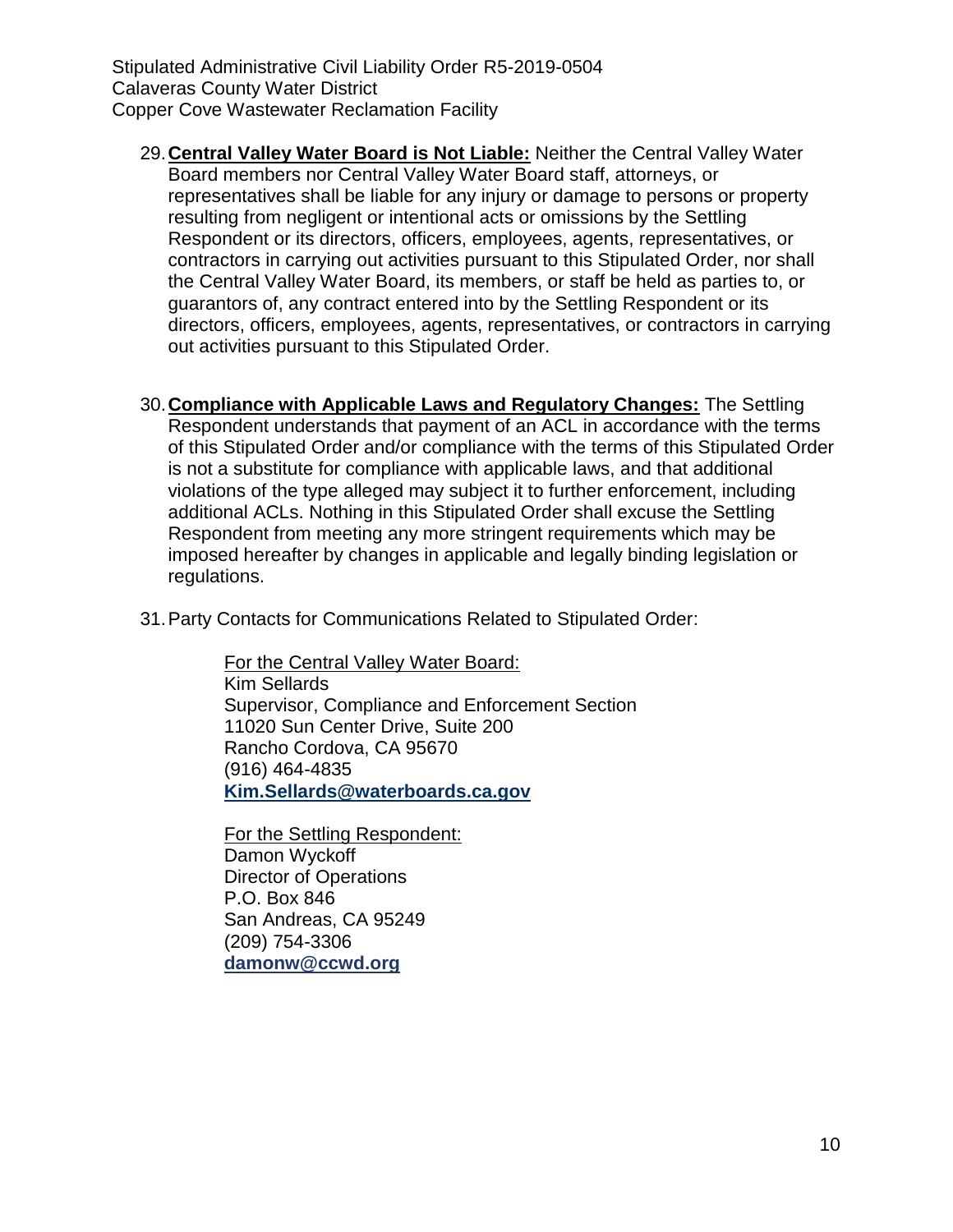- 32.**Attorney's Fees and Costs:** Except as otherwise provided herein, each Party shall bear all attorneys' fees and costs arising from the Party's own counsel in connection with the matters set forth herein.
- 33.**Public Notice:** The Settling Respondent understands that this Stipulated Order will be noticed for a 30-day public review and comment period prior to consideration by the Central Valley Water Board, or its delegee. If significant new information is received that reasonably affects the propriety of presenting this Stipulated Order to the Central Valley Water Board, or its delegee, for adoption, the Assistant Executive Officer may unilaterally declare this Stipulated Order void and decide not to present it to the Central Valley Water Board, or its delegee. The Settling Respondent agrees that it may not rescind or otherwise withdraw its approval of this proposed Stipulated Order.
- 34.**Procedure:** The Parties agree that the procedure that has been adopted for the approval of the settlement by the Parties and review by the public, as reflected in this Order, will be adequate. In the event procedural objections are raised prior to this Stipulated Order becoming effective, the Parties agree to meet and confer concerning any such objections, and may agree to revise or adjust the procedure as necessary or advisable under the circumstances.
- 35.**No Waiver of Right to Enforce:** The failure of the Prosecution Team or Central Valley Water Board to enforce any provision of this Stipulated Order shall in no way be deemed a waiver of such provision, or in any way affect the validity of this Stipulated Order. The failure of the Prosecution Team or Central Valley Water Board to enforce any such provision shall not preclude it from later enforcing the same or any other provision of this Stipulated Order. No oral advice, guidance, suggestions, or comments by employees or officials of any Party regarding matters covered under this Stipulated Order shall be construed to relieve any Party regarding matters covered in this Stipulated Order. The Central Valley Water Board reserves all rights to take additional enforcement actions, including without limitation, the issuance of ACL complaints or orders for violations other than those addressed by this Order.
- 36.**Effect of Stipulated Order:** Except as expressly provided in this Stipulated Order, nothing in this Stipulated Order is intended nor shall it be construed to preclude the Central Valley Water Board or any state agency, department, board or entity or any local agency from exercising its authority under any law, statute, or regulation.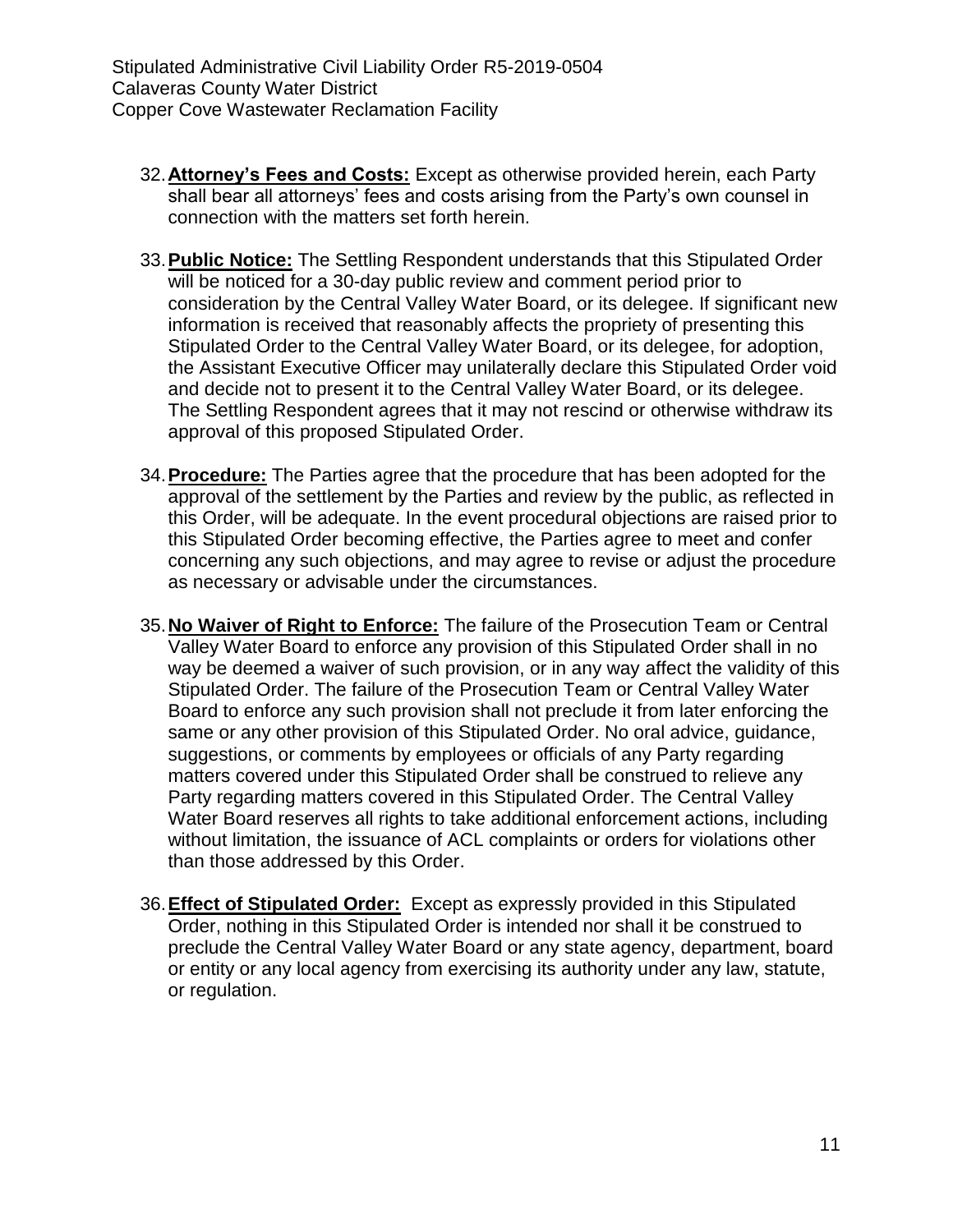- 37.**Interpretation:** This Stipulated Order shall not be construed against the party preparing it, but shall be construed as if the Parties jointly prepared it and any uncertainty and ambiguity shall not be interpreted against any one party.
- 38.**Modification:** This Stipulated Order shall not be modified by any of the Parties by oral representation whether made before or after the execution of this Order. All modifications must be made in writing and approved by the Central Valley Water Board or its delegee.
- 39.**Integration:** This Stipulated Order constitutes the entire agreement between the Parties and may not be amended or supplemented except as provided for in this Stipulated Order.
- 40.**If Order Does Not Take Effect:** The Settling Respondent's obligations under this Stipulated Order are contingent upon the entry of the Order of the Central Valley Water Board as proposed. In the event that this Stipulated Order does not take effect because it is not approved by the Central Valley Water Board, or its delegee, or is vacated in whole or in part by the State Water Board or a court, the Parties acknowledge that the Prosecution Team may proceed to a contested evidentiary hearing before the Central Valley Water Board to determine whether to assess an ACL for the underlying alleged violations, or may continue to pursue settlement. The Parties agree that all oral and written statements and agreements made during the course of settlement discussions will not be admissible as evidence in any subsequent administrative or judicial proceeding or hearing and will be fully protected by California Evidence Code sections 1152 and 1154; California Government Code section 11415.60;Rule 408, Federal Rules of Evidence; and any other applicable privilege under federal and/or state law. The Parties also agree to waive any and all objections related to their efforts to settle this matter, including, but not limited to:
	- a. Objections related to prejudice or bias of any of the Central Valley Water Board members or their advisors and any other objections to the extent that they are premised in whole or in part on the fact that the Central Valley Water Board members or their advisors were exposed to some of the material facts and the Parties settlement positions, and therefore may have formed impressions or conclusions, prior to conducting any contested evidentiary hearing in this matter; or
	- b. Laches or delay or other equitable defenses based on the time period that the Order or decision by settlement may be subject to administrative or judicial review.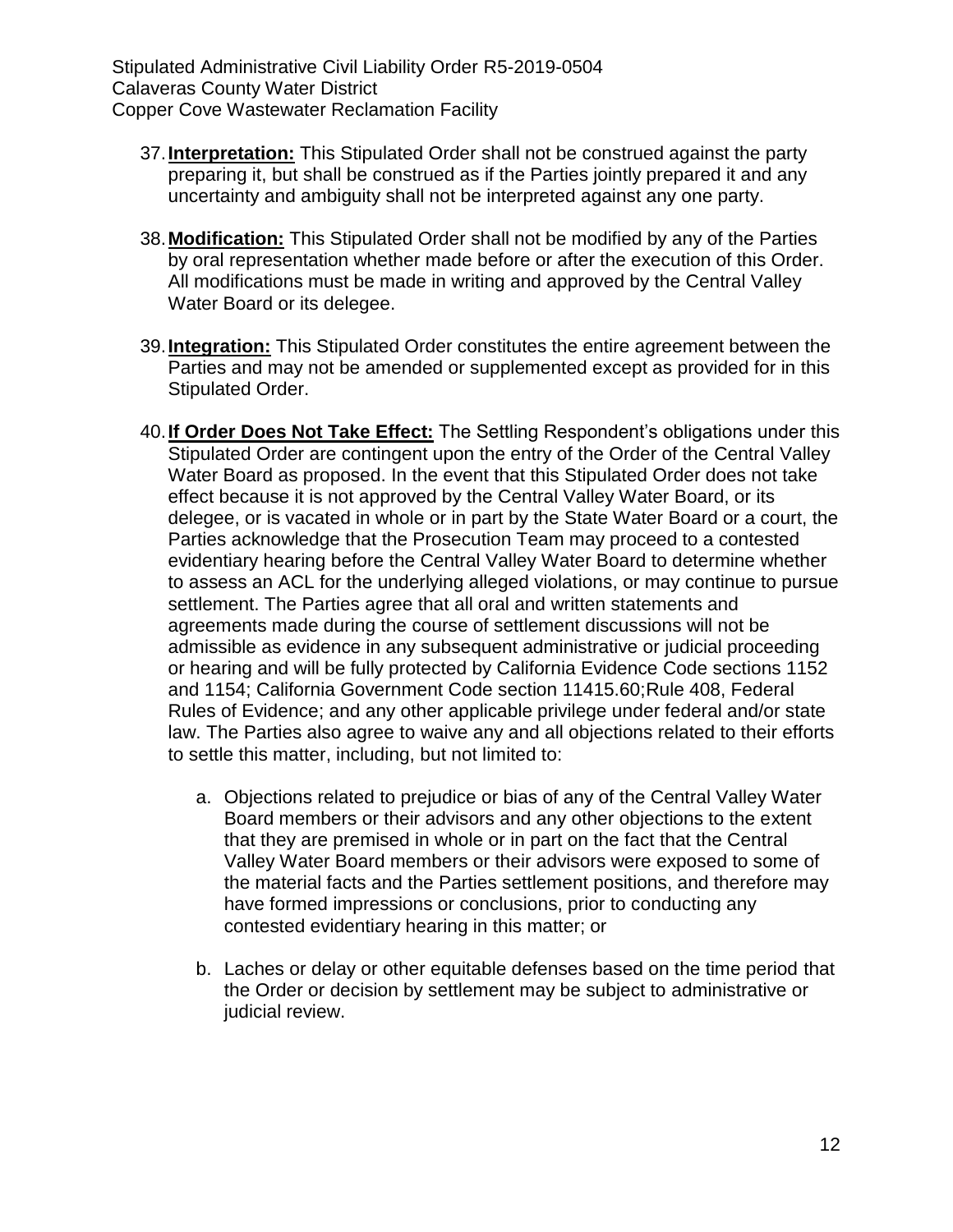- 41.**Waiver of Hearing:** The Settling Respondent has been informed of the rights provided by Water Code section 13323, subdivision (b), and, if the settlement is adopted by the Central Valley Water Board, hereby waives its right to a hearing before the Central Valley Water Board prior to the Stipulated Order's adoption. However, should the settlement not be adopted, and should the matter proceed to the Central Valley Water Board or State Water Board for hearing, the Settling Respondent does not waive the right to a hearing before an order is imposed.
- 42.**Waiver of Right to Petition:** Except in the instance where the settlement is not adopted by the Central Valley Water Board, the Settling Respondent hereby waives the right to petition the Central Valley Water Board's adoption of the Stipulated Order as written for review by the State Water Board, and further waives the right, if any, to appeal the same to a California Superior Court and/or any California appellate level court.
- 43.**Covenant Not to Sue:** Upon the effective date of this Stipulated Order, the Settling Respondent shall and does release, discharge, and covenant not to sue or pursue any civil or administrative claims against any State Agency or the State of California, its officers, agents, directors, employees, attorneys, representatives, for any and all claims or cause of action, which arise out of or are related to this action, except that this covenant is not intended to, and does not limit the Settling Respondent's rights to sue over other Central Valley Water Board orders (e.g., permits, cease and desist orders, etc.) or limit the Settling Respondent's rights to defend against any additional enforcement or other actions taken by the Central Valley Water Board or its employees, representatives, agents, or attorneys, and shall not release any claims or complaints against any state agency or the State of California, their officers, Water Board Members, employees, representatives, agents, or attorneys to the extent such covenant would be prohibited by California Business and Professions Code Section 6090.5 or by any other statute, rule, regulation or legal principle of similar effect.
- 44.**Water Boards Not Liable:** Neither the Central Valley Water Board members, nor the Central Valley Water Board staff, attorneys, or representatives shall be liable for any injury or damage to persons or property resulting from the negligent or intentional acts or omissions by the Settling Respondent or its respective directors, officers, employees, agents, representatives, or contractors in carrying out activities pursuant to this Order, nor shall the Central Valley Water Board, its members, staff, attorneys, or representatives be held as parties to or guarantors of any contract entered into by the Settling Respondent, or its directors, officers, employees, agents, representatives, or contractors in carrying out activities pursuant to this Order.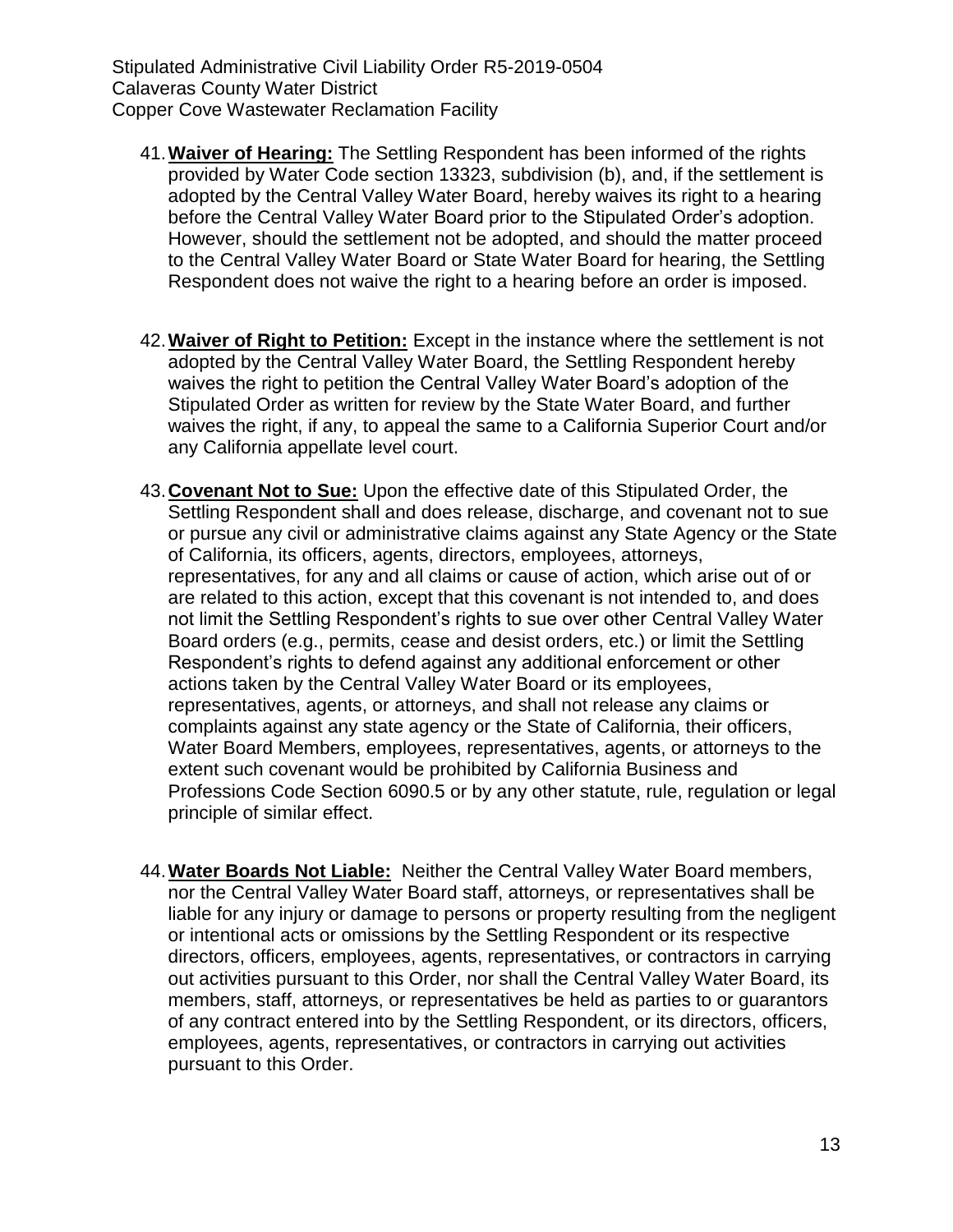- 45.**Authority to Bind:** Each person executing this Stipulated Order in a representative capacity represents and warrants that they are authorized to execute this Order on behalf of and to bind the entity on whose behalf the Order is executed.
- 46.**Necessity for Written Approvals:** All approvals and decisions of the Central Valley Water Board under the terms of this Stipulated Order shall be communicated to the Settling Respondent in writing. No oral advice, guidance, suggestions, or comments by employees or officials of the Central Valley Water Board regarding submissions or notices shall be construed to relieve the Settling Respondent of its obligation to obtain any final written approval required by this Stipulated Order.
- 47.**No Third Party Beneficiaries:** This Stipulated Order is not intended to confer any rights or obligation on any third party or parties, and no third party or parties shall have any right of action under this Stipulated Order for any cause whatsoever.
- 48.**Severability:** This Stipulated Order is severable; should any provision be found invalid the remainder shall remain in full force and effect.
- 49.**Effective Date:** This Stipulated Order shall be effective and binding on the Parties upon the date the Central Valley Water Board, or its delegee, enters the Order incorporating the terms of this Stipulated Order.
- 50.**Counterpart Signatures:** This Order may be executed and delivered in any number of counterparts, each of which when executed and delivered shall be deemed to be an original, but such counterparts shall together constitute one document. Further, this Stipulated Order may be executed by facsimile or electronic signature, and any such facsimile or electronic signature by any Party hereto shall be deemed to be an original signature and shall be binding on such Party to the same extent as if such facsimile or electronic signature were an original signature.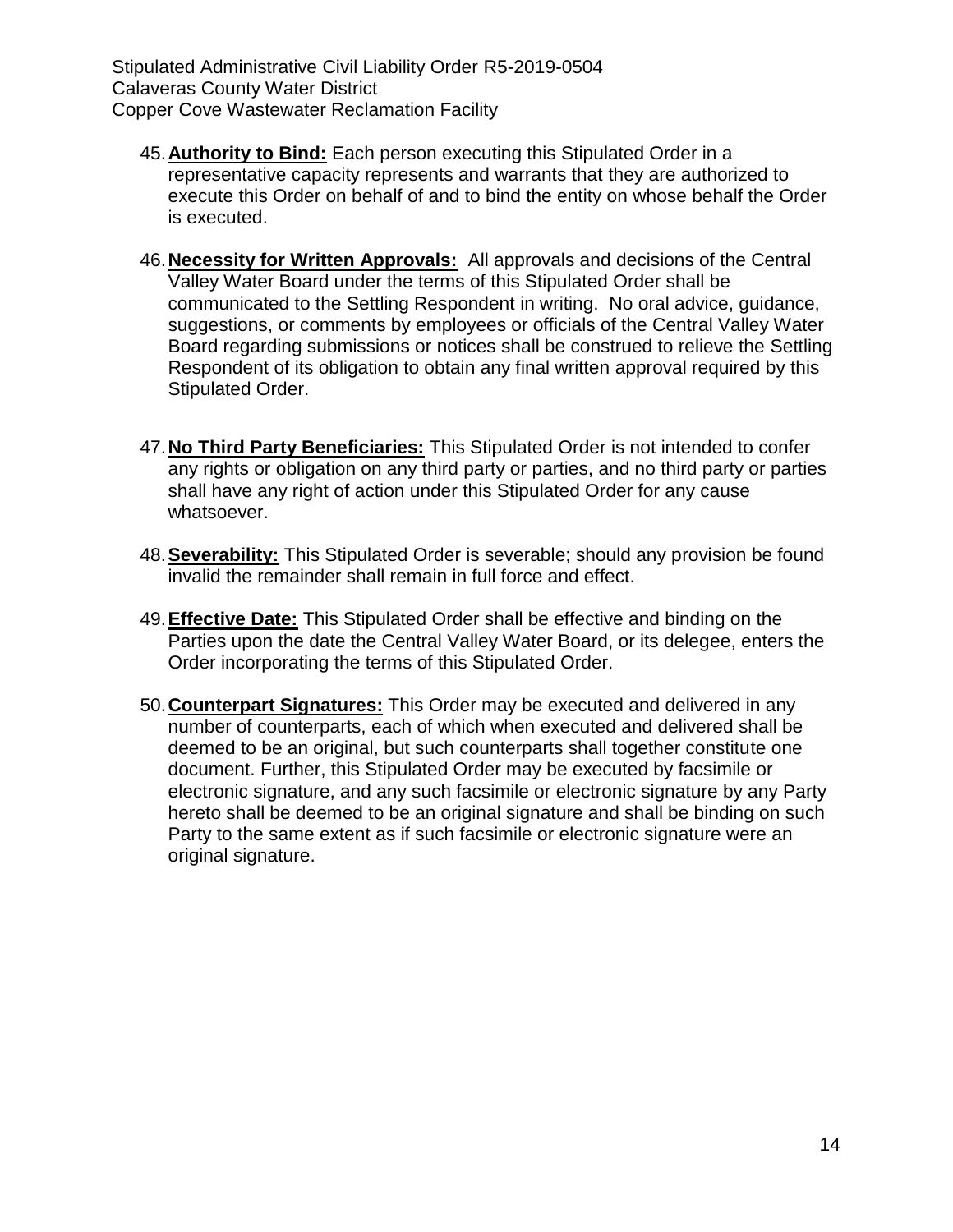## **IT IS SO STIPULATED.**

California Regional Water Quality Control Board Prosecution Team Central Valley Region

By: *Original Signed By* 17 May 2019 Andrew Altevogt Date Assistant Executive Officer

Calaveras County Water District

By: Original Signed by 16 May 2019 Michael Minkler Date General Manager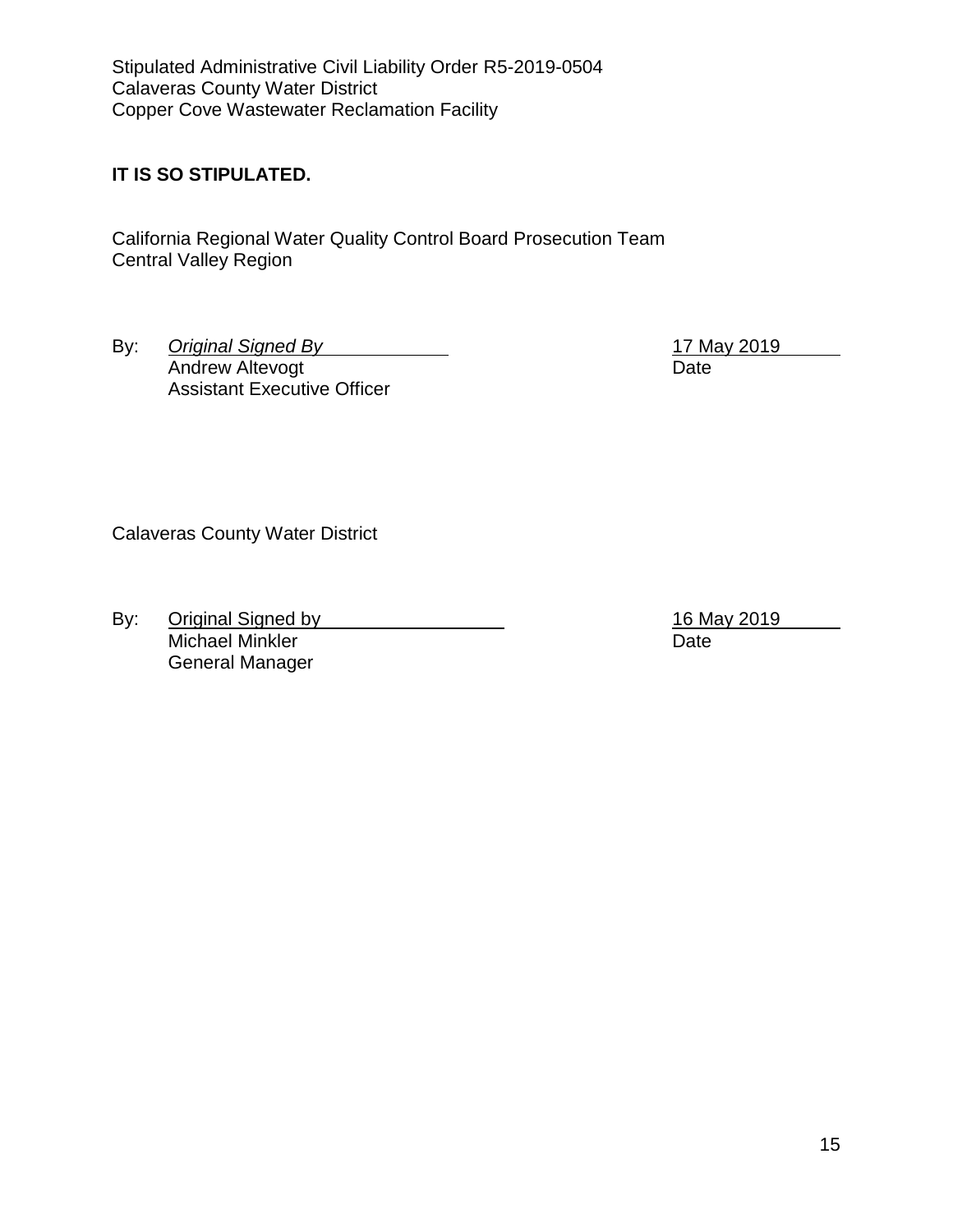## **HAVING CONSIDERED THE PARTIES STIPULATIONS, THE CENTRAL VALLEY REGIONAL WATER QUALITY CONTROL BOARD, BY AND THROUGH ITS EXECUTIVE OFFICER, FINDS THAT:**

- 1. The foregoing Stipulation is fully incorporated herein and made part of this Order.
- 2. This is an action to enforce the laws and regulations administered by the Central Valley Water Board. The Central Valley Water Board finds that issuance of this Order is exempt from the provisions of the California Environmental Quality Act (Public Resources Code, sections 21000 et seq.), in accordance with section 15321, subdivision (a)(2), Title 14, of the California Code of Regulations. Additionally, this Order generally accepts the plans proposed for the ECA prior to implementation. Mere submittal of plans is exempt from CEQA because submittal will not cause a direct or indirect physical change in the environment.
- 3. The Executive Officer of the Central Valley Water Board is authorized to refer this matter directly to the Attorney General for enforcement if the Settling Respondent fails to perform any of its obligations under this Order.

Pursuant to Water Code section 13323 and Government Code section 11415.60, **IT IS HEREBY ORDERED** on behalf of the California Regional Water Quality Control Board, Central Valley Region.

*Original Signed by* 21 June 2019 Patrick Pulupa Date Date Date Date Date Date Executive Officer Central Valley Regional Water Quality Control Board

Attachment A: Record of Violations Attachment B: Enhanced Compliance Action Description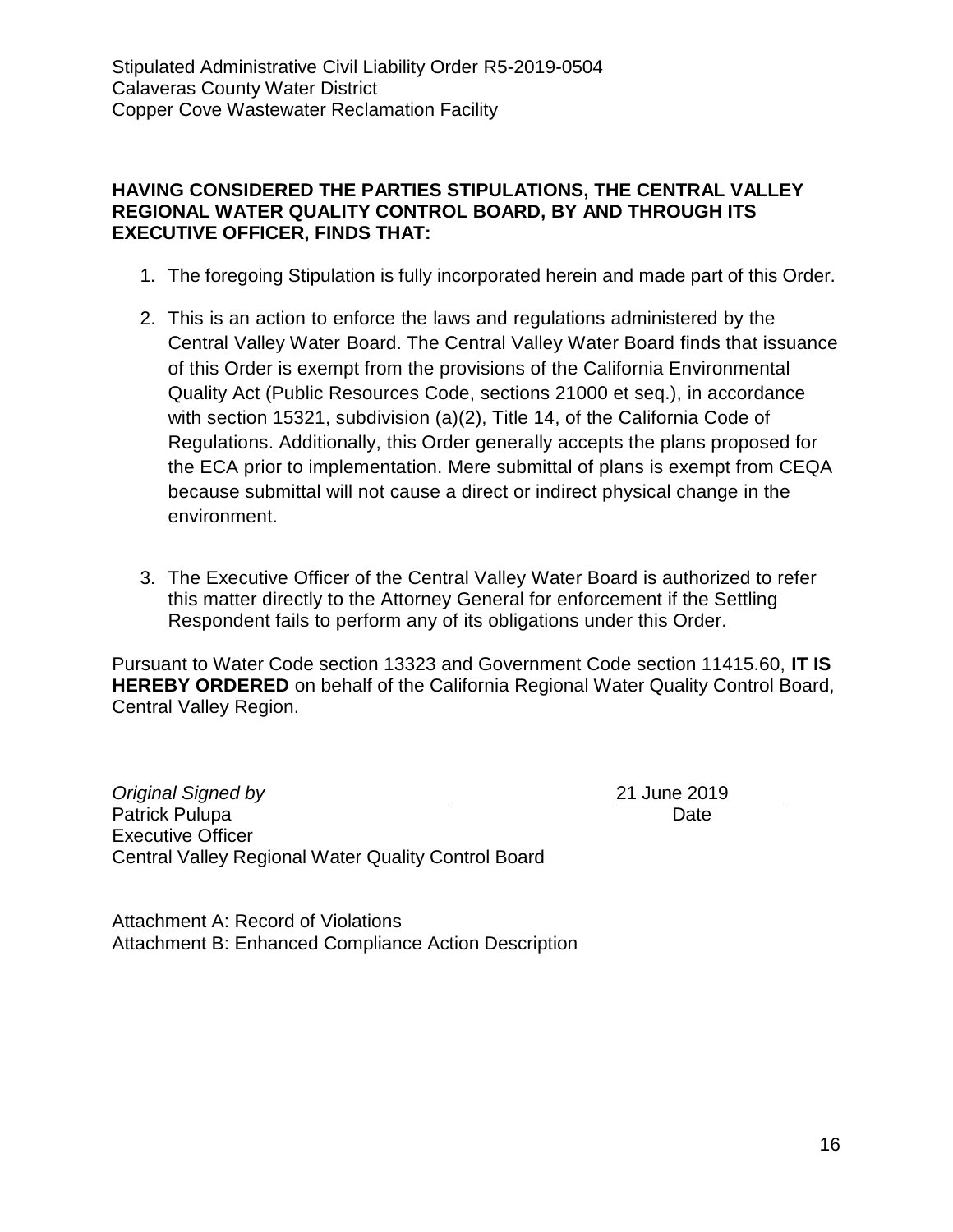#### **Calaveras County Water District Copper Cove Wastewater Reclamation Facility** RECORD OF VIOLATIONS (23 August 2006 – 31 December 2011) MANDATORY MINIMUM PENALTIES Data reported under Monitoring and Reporting Program and R5-2006-0081

Date | Violation Type | Units | Limit | Measured | Period | Remarks | CIWQS 1 | 30-May-08 | Coliform | MPN/100mL | 2.2 | 4 | 7-day | 3 | 889130 2 31-May-08 | Coliform | MPN/100mL | 2.2 | 4 | 7-day | 3 | 889131 3 27-May-08 Ammonia | mg/L | 2.14<sup>\*</sup> | 5 | 1-hour | 1 | 889132 4 | 3-June-08 | Ammonia | mg/L | 2.14\* | 6.4 | 1-hour | 1 | 892708 5 2-Sep-10 Dichlorobromo methane |  $\mu$ g/L | 1.13 | 1.2 | Daily | 3 | 887908 6 30-Sep-10 Dichlorobromo methane |  $\mu$ g/L | 0.56 | 1.2 | Monthly | 2 | 887909 7 6-Oct-10 Dichlorobromo methane | µg/L | 1.13 | 1.5 | Daily | 2 | 889138 8 6-Oct-10 Total Chlorine Residual mg/L 0.02 0.05 1-hour 2 889134 9 6-Oct-10 Total Chlorine Residual mg/L  $0.01$  0.05 4-day 2 889136 10 6-Oct-10 Total Chlorine Residual lb/day  $0.079$  0.15 4-day 2 889137 11 31-Oct-10 Dichlorobromo methane | µg/L | 0.56 | 1.5 | Monthly | 2 | 889139 12 17-Nov-10 Total Chlorine Residual mg/L 0.02 0.028 1-hour 2 889141 13 17-Nov-10 Total Chlorine Residual mg/L  $0.01$  0.028 4-day 2 889142 14 17-Nov-10 Dichlorobromo methane |  $\mu$ g/L | 1.13 | 2.6 | Daily | 2 | 920403 15 17-Nov-10 Dichlorobromo methane |  $\mu$ g/L | 0.56 | 2.6 | Monthly | 2 | 920410 17 17-Nov-10 Dichlorobromo methane | Ib/day | 0.0044 | 0.0055 | Monthly | 2 | 920409 18 6-Dec-10 Dichlorobromo methane | µg/L | 1.13 | 2.9 | Daily | 2 | 900287 19 31-Dec-10 Dichlorobromo methane |  $\mu$ g/L | 0.56 | 2.9 | Monthly | 2 | 900288 20 31-Dec-10 Dichlorobromo methane | Ib/day | 0.0044 | .0087 | Monthly | 2 | 900289 21 | 7-Jul-11 | Coliform | MPN/100mL | 23 | 280 | >1X/30 d | 3 | 919171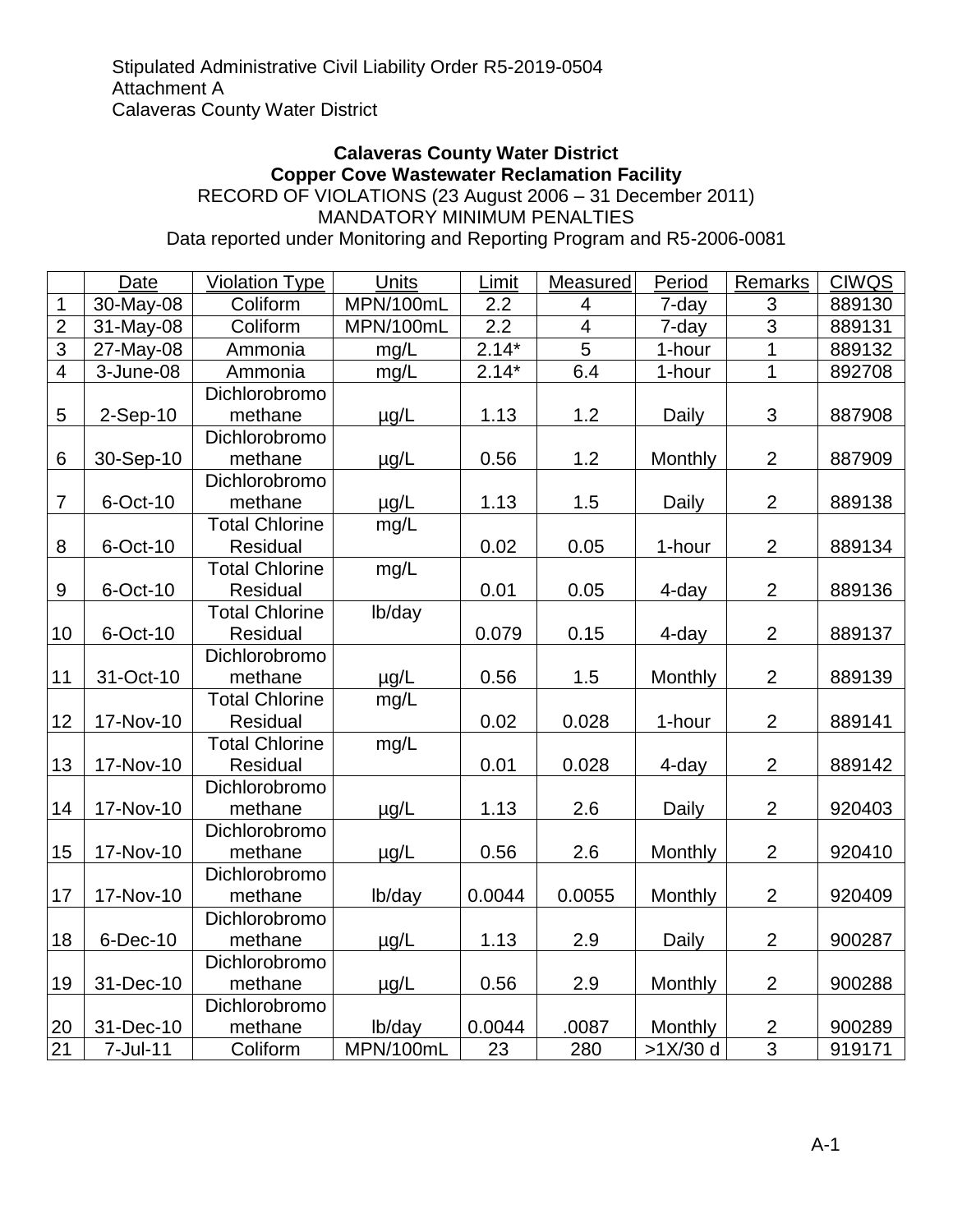Stipulated Administrative Civil Liability Order R5-2019-0504 Attachment A Calaveras County Water District

Remarks:

- 1. Serious Violation: For Group I pollutants that exceed the effluent limitation by 40 percent or more.
- 2. Serious Violation: For Group II pollutants that exceed the effluent limitation by 20 percent or more.
- 3. Non-serious violation falls within the first three violations in a six-month period, thus is not subject to MMPs.
- 4. Non-serious violation subject to mandatory minimum penalties.

| <b>VIOLATIONS AS OF:</b>                    | 12/31/2011 |
|---------------------------------------------|------------|
| <b>Group I Serious Violations:</b>          |            |
| <b>Group II Serious Violations:</b>         | 14         |
| Non-Serious Violations Not Subject to MMPs: | 4          |
| Non-serious Violations Subject to MMPs:     | 0          |
| <b>Total Violations Subject to MMPs:</b>    | 16         |

## **Mandatory Minimum Penalty = (16 Serious Violations + 0 Non-Serious Violations) x \$3,000 = \$48,000**

\* TSO Limitations: 4.35 mg/L as daily maximum.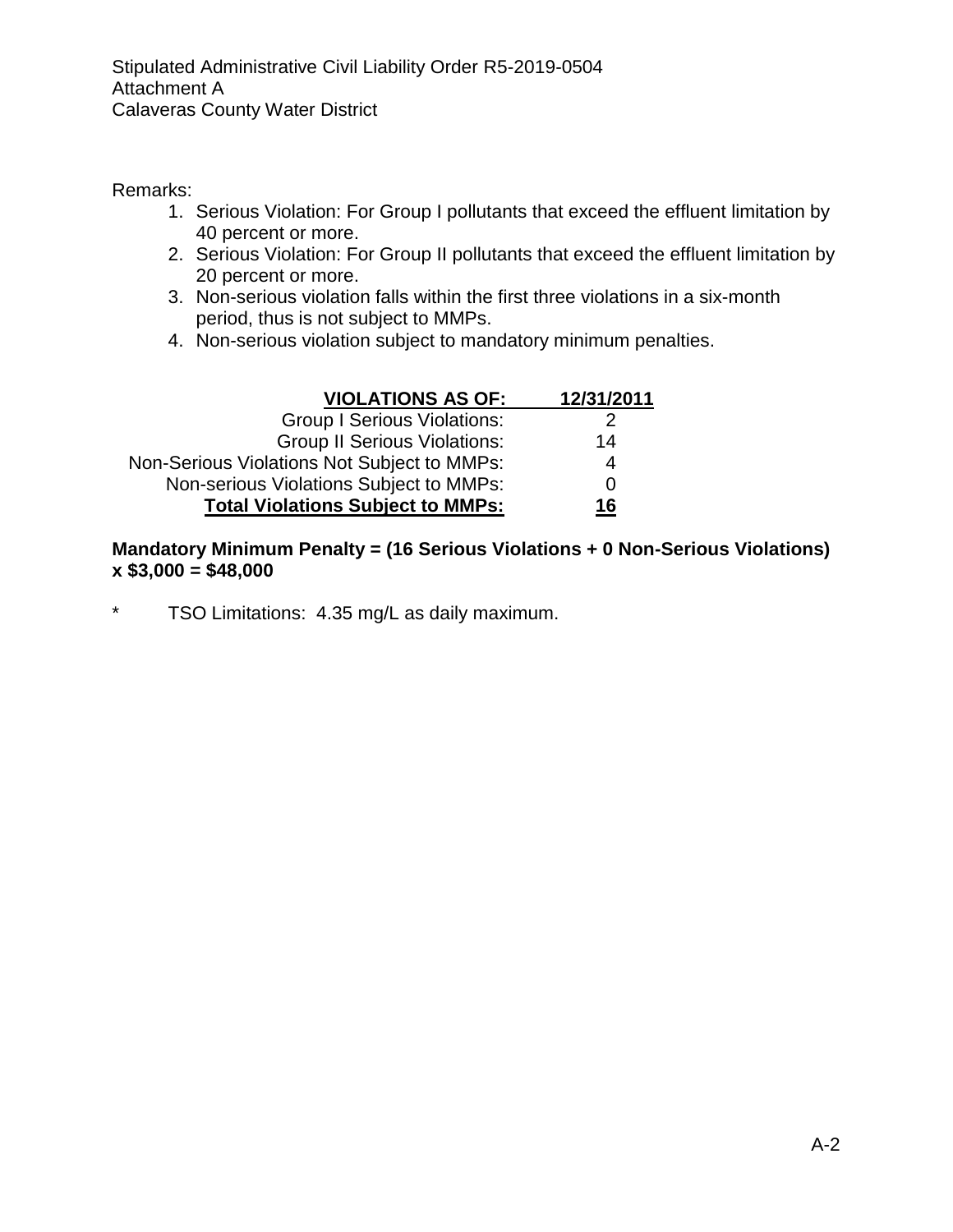Stipulated Administrative Civil Liability Order R5-2019-0504 Attachment A Calaveras County Water District

## **Enhanced Compliance Action Description**

- 1. **Project Title**: Denitrification Pilot Study
- 2. **Service Area:** Calaveras County Water District
- 3. **Name of Responsible Entity:** Calaveras County Water District

## 4. **Contact Information:**

Damon Wyckoff Director of Operations P.O. Box 846 San Andreas, CA 95249 Telephone: (209) 754-3306 Email: **[damonw@ccwd.org](mailto:damonw@ccwd.org)**

## 5. **Project Goals and Description:**

The Denitrification Pilot Study has the following objectives:

- a. To ensure future compliance for Nitrates, the Calaveras County Water District (Settling Respondent) will conduct a Microvi Pilot Study to analyze this technology's viability for long-term Nitrate removal.
- b. A 5 to 10 gallon per minute (gpm) side stream will flow through the Microvi process for denitrification of Pond 4 effluent. Nitrate plus nitrite as (N) reduced to achieve below REC-002 (sampling location) permit limitations (10 mg/l monthly, 17 mg/l weekly average). Settling Respondent represents that Pond 4 effluent, one of 3 (Pond 4, Pond 6, or a blend of the two) sources of supply for the Copper Cove Reclaim Plant, is the key source of Nitrates being fed to the Reclaim Plant.
- c. The evaluation of denitrification will inform the Settling Respondent's next approach and will potentially improve the Reclamation Facility's ability to supply Saddle Creek Golf Course's discharge area with a better treated water supply.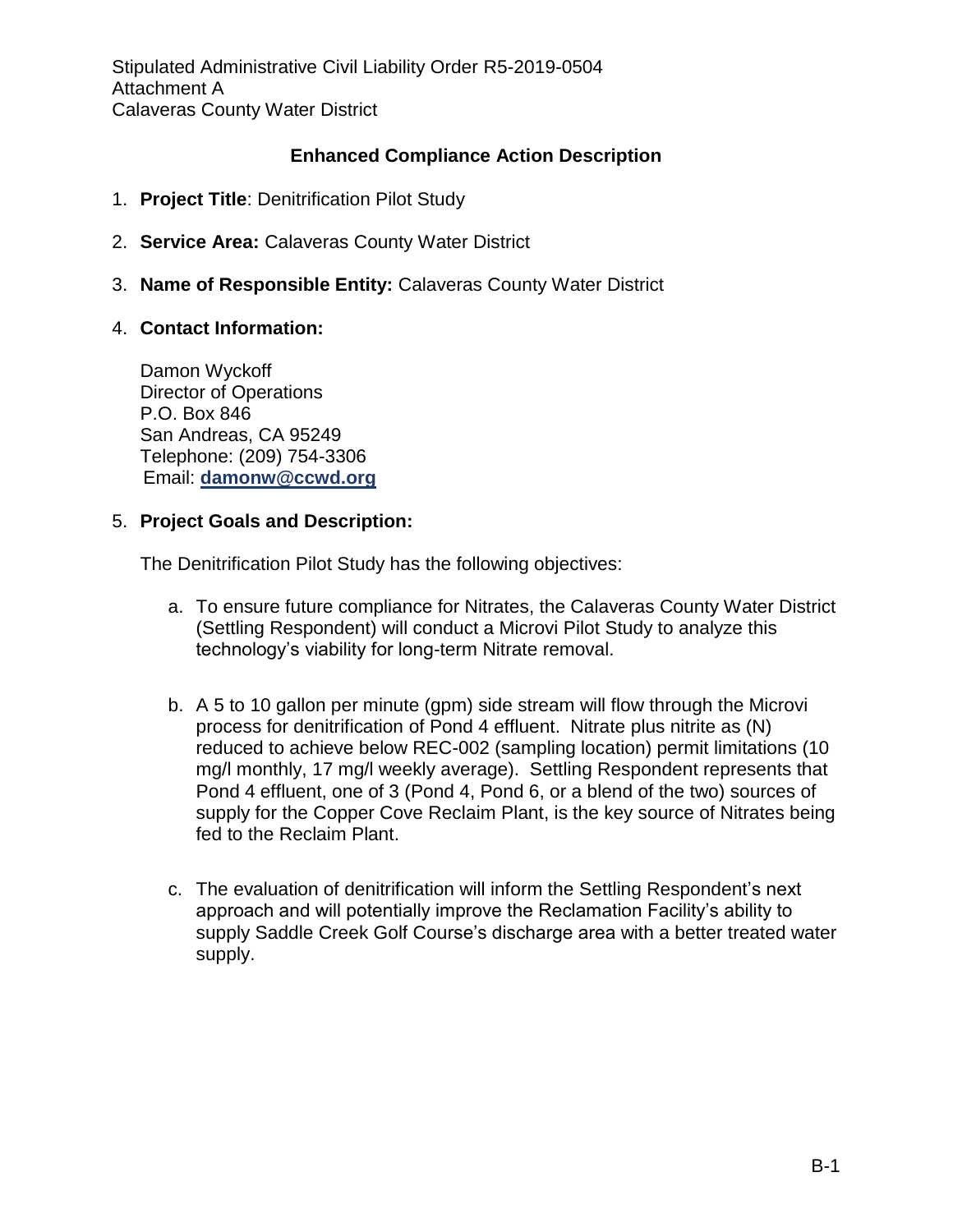6. **Estimated Cost of Project Completion:** The anticipated cost of the Denitrification Pilot Study is \$25,000, which includes \$24,000 of suspended liability.

| <b>Itemized Expenses:</b>                                       |                                       |                     |
|-----------------------------------------------------------------|---------------------------------------|---------------------|
| <b>Description</b>                                              | <b>Price</b>                          | <b>Total</b>        |
| Cost of one (1) Pilot<br><b>Study for Nitrate</b><br>Removal    | $$15,000/$ unit + \$4,000<br>shipping | \$19,000            |
| <b>WesTech Field</b><br><b>Technician Daily Rate</b>            | \$1,200/day                           | \$6,000 est.        |
| Pump, piping, analytical<br>equipment, electrical<br>components |                                       | (District Supplied) |
| <b>Total Estimated ECA Cost</b>                                 | \$25,000                              |                     |

7. **Water body, beneficial use and/or pollutant addressed:** If the Denitrification Pilot Study is successful, denitrification will improve water quality in the area of the discharge.

- 8. **Project Task, Schedule, and Milestones**: The purchase and installation will include the following milestones, measured from the date the Central Valley Water Board or its delegee signs this Stipulated Order (ECA Effective Date).
	- a. **Study Funding:** The Settling Respondent will let a contract for the Denitrification Pilot Study and will allocate necessary funds for the Denitrification Pilot Study, coordinate equipment installation with the vender, and submit a purchase order to the vendor for delivery and installation of necessary Denitrification Pilot Study equipment. This phase of the Denitrification Pilot Study will be completed within 1 month of the ECA Effective Date.
	- b. **Equipment Delivery:** The equipment delivery is estimated to take approximately 2 months following the receipt of purchase order provided under section 8(a) above and receipt of any engineering or site information requested by the vendor. The equipment delivery is estimated to be completed within 2 month from the equipment purchase date.